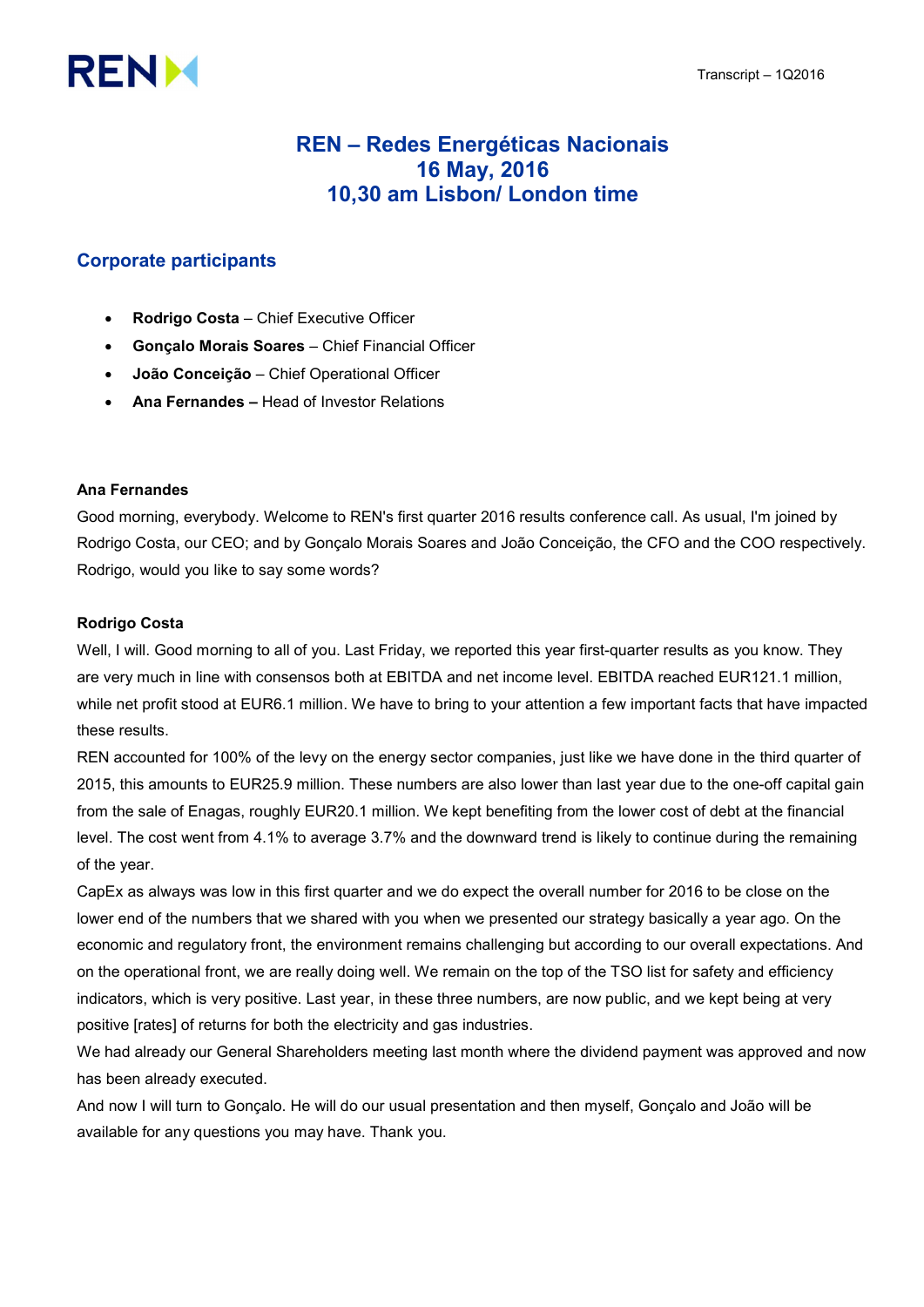

#### Gonçalo Morais Soares

Hi, good morning to you all. And just to go over the main highlights again. So, basically our recurrent net profit went up 5.6% and this is mainly due to a stabilization on the operating side, on the revenue side and also at the same time with the improvement of the financial performance. As Rodrigo said, we have a lower cost of debt, which came down to 3.7%, a little bit ahead of expectation. And net profit goes down, but it's basically because of those nonrecurrent reasons, and so I'd say that EBITDA for the same trend, it has gone down around 12% because of those same reasons, mainly related to Enagas sale last year.

OpEx is coming down and is in-line with expectations. And CapEx goes up slightly, but if you want to let me guide you through a little more of detail for each of these items, but if you want to skip slide 2 and go straight to slide 3. What we have seen is that in the past few months is the stabilization of the 10-year Portuguese bond yields from a large decrease that they have in the previous year. So that has implied a stabilization of the rates of return of the assets in these first months of 2016. And so for electricity, rates have been around 6% and for gas, we are close to the 4% of the regulatory framework, which is coming to an end.

Slide 4, you can look at CapEx and investments. So as you know, this is still the first quarter. Numbers are not very meaningful at this stage. What we can tell you is that we have said in our business plan in the Investor Day that we would be around EUR175 million to EUR200 million of CapEx on average. And we have a CapEx in 2015, because of the acquisition of the two storage gas assets that we bought from Galp, above that, so around [EUR240 million] and this is by design. We are going to be either on the lower end or even slightly below that lower end this year and then perhaps the coming one in order to be at the end on average within those objectives that we stated to you at that time. I'd say that as of now, everything is, let's say, going basically according to plan.

If you go to slide 5, you see the evolution of the regulated asset base. Basically it's the usual story, so a decrease in electricity without premium and increase in electricity with premium. The main difference you see versus last year is the increase in natural gas, that results basically from this acquisition of these assets that I spoke to you about.

Moving on to slide 6, so you see how the remuneration has been evolving in both gas and electricity. So I'd say actually a small growth and because as I've told you the regulated -- the rate of return has stabilized, even actually very marginally increase from last year to this year, and so we have a very slight improvement on that front and on the increase of our assets, which is larger when you look at the gas side, again, because of the acquisition in the middle of the year last year of those two assets from Galp.

Moving on to EBITDA, and relating to costs, trends in costs, I'd say in line with expectations. Personnel costs are decreasing close to 1%. Other costs are increasing a little bit more. This also has to do with the fact that last year by this time, we had already issued some bonds and they have some extraordinary costs, so that in that specific quarter, which we haven't had in the first quarter and may have in the second quarter. So that's the main, I'd say, the main explanation.

Overall what we expect is to be able to comply with the target efficiency numbers that the regulator has set for us. And so we will continue to decrease cost year-on-year, but as also we have said, and we are already a pretty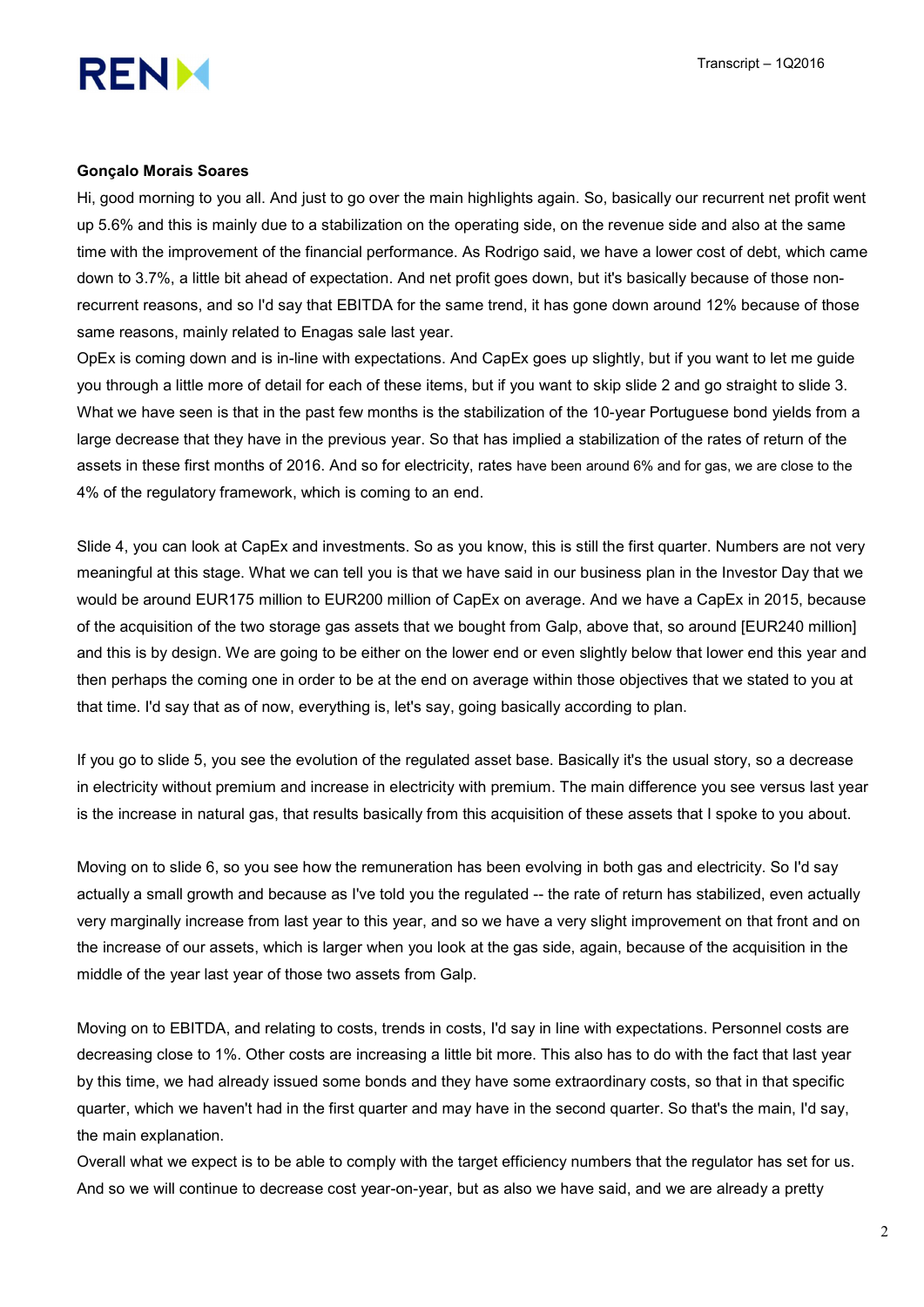efficient Company, so we do not expect to have the same kind of cost declines going forward as we have in the past.

And that being said, on slide 8 and if you look at the overall cost, you can see that core OpEx because of the reasons that I told you is coming down 3.8%. We do not expect the decrease to be so large on a full-year basis because of those reasons that I have told you related to those specific costs and in connection with bond issuance.

So if you look at slide 9, and summarizing EBITDA, I think that the slide is pretty clear. You see that it comes down basically to the impact of the sale of the Enagas stake last year of EUR20 million. If not it was to be pretty stable, actually increase a little bit. So I think that explains overall everything. Below EBITDA, what you see is the depreciation pretty much in line with assets. We also have a small increase because of those CapEx that we spoke about. So depreciation is actually increasing a little bit more than usual, but it's because of that.

Financial results, I go into a little bit more in detail in the next slide. I think we have a good surprise here and it's going in the right direction as expected. So we already have the impact of the decrease of the rates in the electricity regulatory framework back in 2015. We are now under the revision of the gas one, which we have published the main numbers. Then we also expect the revision of the recovery [turn] there, in line with what we have in electricity. And pretty much was expected and so we also see this trend in the financial cost coming down, but I'd say slightly ahead of schedule. In terms of taxes, nothing major. We are accounting for the special levy, which is EUR0.5 million higher than last year. But apart from that, I'd say things are pretty much in line with what we expected.

In slide 11, I am commenting on net debt. So it's slightly larger than it was at the end of the year, nothing very different from expectations. We have a little bit more repayments in terms of CapEx than anticipated, but I'd say that it's pretty much where we wanted, which is more or less stable to declining. And as I've said, the average cost of debt has come down from the 4.1% last year to 3.7%. And as we move along the year and we continue to refinance our debt, I think that you'll continue to see a trend of this value being able to come slightly down also until the end of the year. In terms of FFO net debt for us, we continue and are strongly committed to maintaining investment grade credit metrics. Fitch very recently told us again that they were maintaining the BBB rating with a stable outlook, which for us were very good news. So this is for us very critical and we'll continue to work towards that objective of being the only company with the three or at least a company with three investment grade credit ratings in Portugal.

Slide 12, we have the summary of what's happened in terms of net profit. So basically following net EBITDA, some impact coming from other items below EBITDA, and nevertheless net profits came down strongly. But if you look at recurrent net profits here, you see that they actually show a healthy growth of around 5.6%. So summing up, I think as always we've presented a pretty stable operating performance and we have continued to decrease operating costs. I think that also as we've been trying to show you, we've been able to deliver on the

evolution of the average cost of debt and be able to come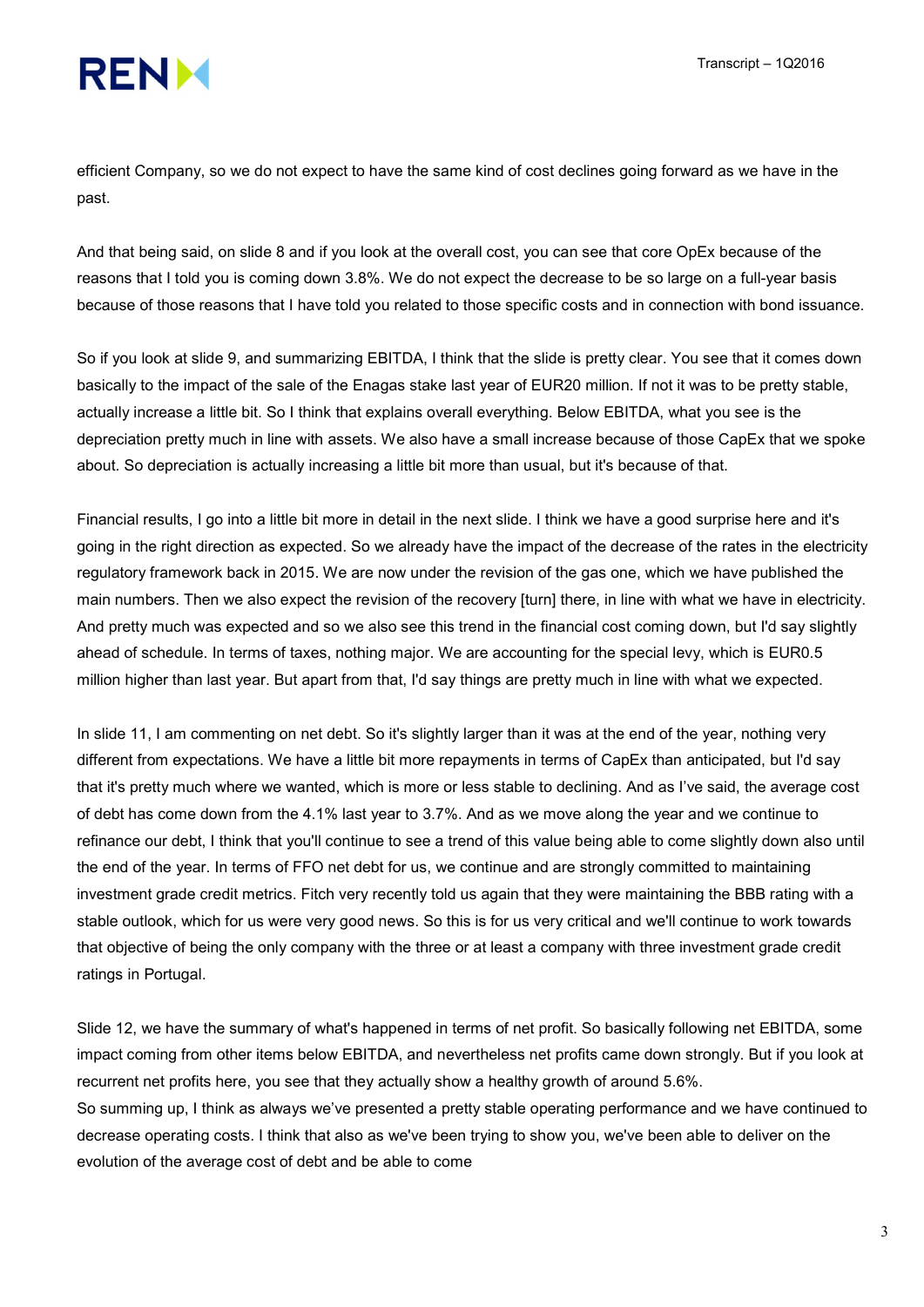



actually slightly ahead of expectations on this front. So I think all of this contributes to us being able to pay the stable dividend policies that we have been paying for the last few years.

So with that note, I conclude my presentation and we are now open to any questions and answers that you may have. Actually before that, just one final note because I failed to mention this, I can answer you then further questions. We actually launched this morning a refinancing for a tender offer for some of our bonds, which is an operation we are doing within the refinancing of the Company during this year. It was announced publically this morning and so it is liability management exercise, but in the Q&A I'll be happy to answer the questions that I can regarding that point. Thank you very much.

# Q & A

# Jutta Unmuessig - Barclays - Analyst

I have two if I may. So the first one relates to your cost of debt guidance. You've now cut your average cost of debt by 40 basis points over the last few months. As you just indicated, we have seen your tender offer to buy back your 2018 and 2020 bonds and I do presume that you're also looking to refinance your 2016 bonds or bond. So with all of those moving parts in mind, could you give us an indication where you see average cost of debt going towards the end of the year? I think your previous guidance was minus 30 basis points, which you already exceeded? And then secondly, I also understand that your major shareholders, State Grid of China and Oman Oil, will reach the end of their lockup period by the end of the month.

Do you have any indication whether they are looking to sell part of their stakes? Thank you.

#### Gonçalo Morais Soares

This is Gonçalo. I will answer the first one and then Rodrigo will cover the second one. So in terms of cost of debt, yes, we're ? as you've seen tendering now the 2018 and 2020 bonds, which we have in the market. They are the shorted-dated one. We are, yes, planning to go ahead with also a new issue. We haven't announced anything yet that we cannot do that, but I can tell you that that is our expectation to do so in order to refinance the bonds that we have maturing in September, the retail bond that you have maturing at that date.

A credit term, without giving a specific number, we will clearly beat -- we have sort of being below 2015 around 30 bps. I think we'll clearly be able to beat that number and be closer to the numbers that we were thinking more for the next year. So we should be somewhere in the middle of the 3% kind of range for the year. So slightly above or below the 3.5% kind of figure. So that's where we should be. But let's wait and see how the year progresses, but you should expect a further decrease versus what we have in the first quarter.

#### Rodrigo Costa

On the second question about, what can we say about the lockup period that is coming to an end, and these two specific shareholders, State Grid and Oman Oil. The only thing we can comment is that these two shareholders are very engaged within the Company through their Board representatives. They participate in the life of the Company though those epresentatives. As I said, very engaged. We enjoy a very solid relationship with both of them. But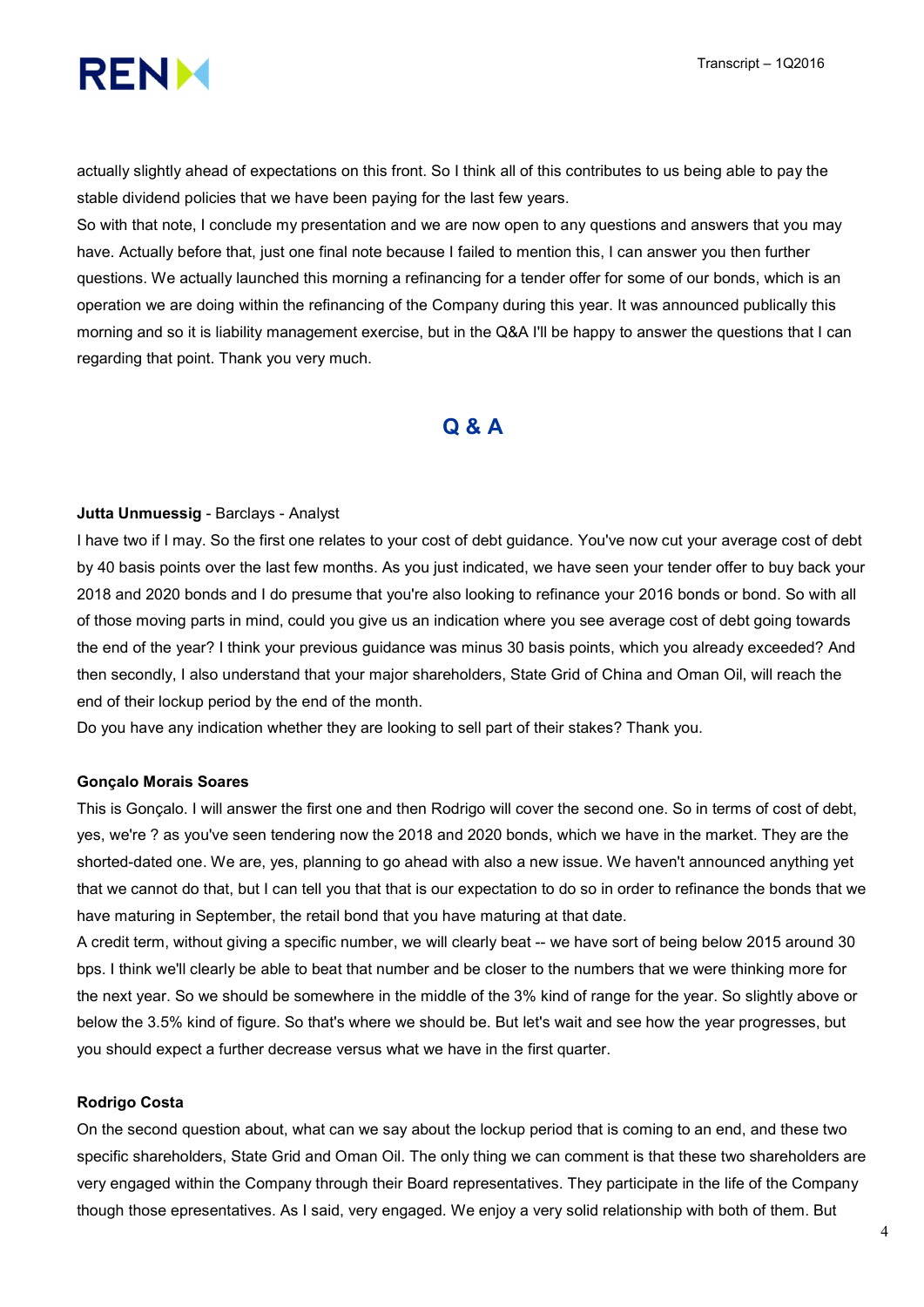

other than that, we are a public traded company, and as you can imagine, they are the only ones who can provide more information about this. So far, we have no indications of any departure. As I said, very engaged, very good collaboration going on. And we have a very solid relationship with both of them.

# Nelson Bernardino - Haitong - Analyst

So thank you for taking my questions. So first of all, regarding your numbers for the first quarter. Your net debt was essentially flat compared to the previous quarter, whereas usually in the first quarter, net debt goes down. Was there any specific reason for this? I have seen that it's related to working capital, but can you just give some more light on that issue and if you would expect this trend to be reversed in the previous quarters? And by the way, what is your guidance for net debt for this year? And also can you comment something more on the new gas regulation because we've seen the new return on assets, but also the OpEx parameters are a bit tighter than they use. Can you comment on that? Are you confidente that you can keep within the OpEx guidance? So, thank you very much.

# Rodrigo Costa

Regarding net debt, no there is not anything specific. I think it was just more some timing of some CapEx payments that we have. We do have the same kind of guidance of stability to light decrease of net debt over the year but apart from that there wasn't anything specific, or out of the ordinary that we can talk about. I think it was pretty normal, okay. And second question, I'll ask João Conceição to address it.

# João Conceição

Well, for the second question, I will just tell you that this is just a proposal until June 15, and it's still confidential so there is not much we can say more than what we have already announced. Regarding CapEx, as we announced, we are getting from the proposal reverse a rate of return that aligns natural gas with the base rates of repairing of electricity, and the indexation curve is also very much calibrated to have this proximity between the two sectors. Regarding the OpEx, there is lots of small details in the OpEx apart from the yearly targets that the regulator is proposing. But to answer to your question, yes, we're confident that we can be aligned or even beat these yearly targets as we have been doing so in the past.

# Fraser McLaren - Bank of America - Analyst

Just a quick question please to see if you can tell us anything about the ongoing challenge of the energy tax, please. Any update in terms of timeline for example, please?

# Rodrigo Costa

Thank you for the question. On the energy tax, I'm afraid I cannot help much. This is an ongoing topic. We have our ongoing dispute going on, still - This is going to be, as I said, in all the previous calls, this is going to take time. The courts have -- they will take their time. We believe we have a good case, but the court is a court, a judge is a judge; we cannot really anticipate anything. I think we took a very, very conservative approach toward this matter. That's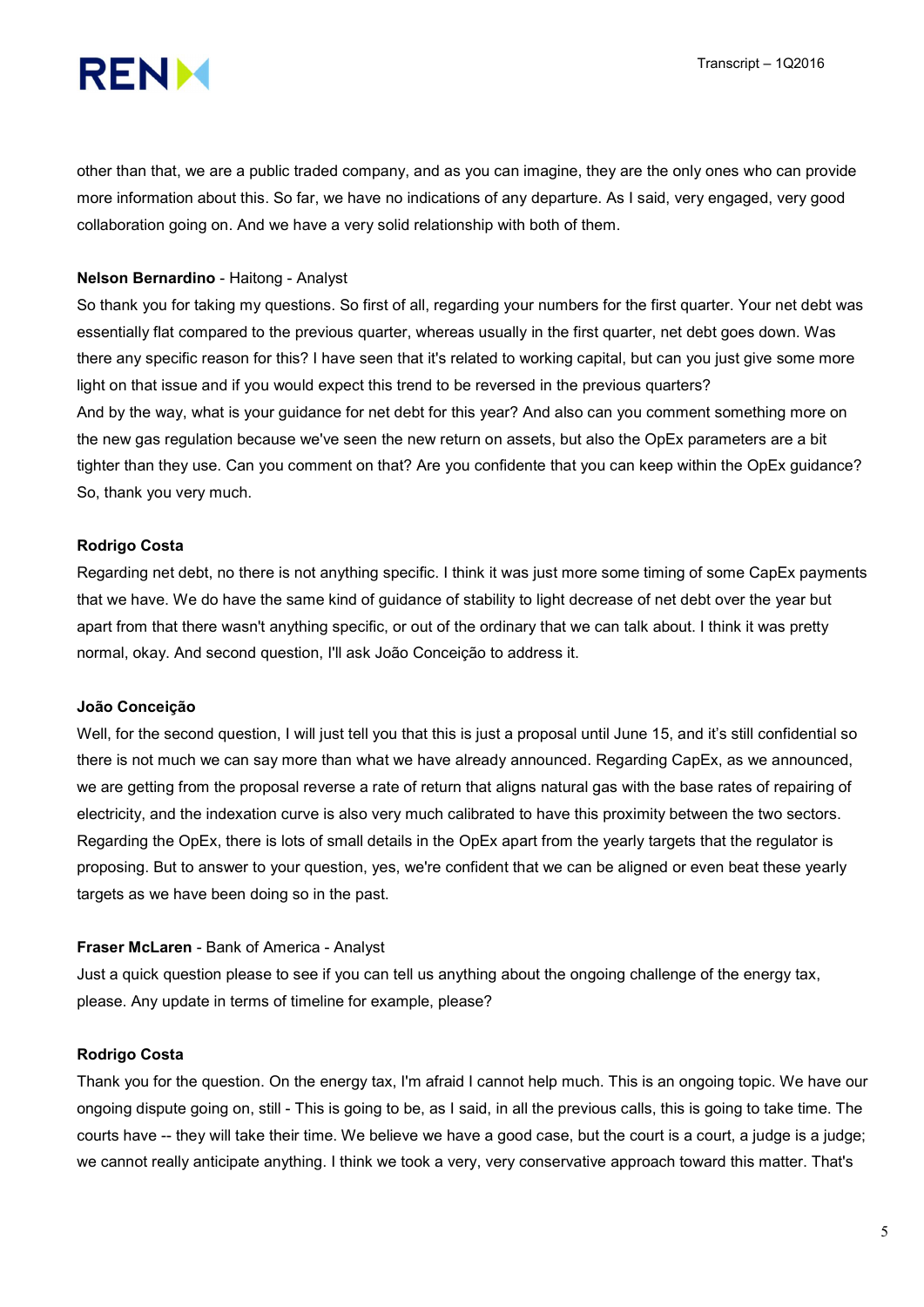

why we decided to pay the tax and then dispute on the court, but for the moment we have nothing to add on that. This is the process that we will keep going on.

Regarding our expectations and what are we expecting for the future, it's still early to say. The government so far they didn't disclose any specifics about that. We keep doing what we are supposed to do. We complain with the right people, we believe that the tax is not done properly, and it's unfair, but we'll see what the court will bring us and what the government will decide in the future.

#### Sara Piccinini - Mediobanca - Analyst

Actually, many of them have been already answered. I have one on the fully depreciated assets. I see that there is a small increase in this first quarter.

So I would like to know if we can expect still EUR20 million for 2016 or more? And how much are you expecting for next year? I guess this has to be with higher asset base. And also on the regulatory review for gas, sorry maybe you have already answered but regarding the efficiency factos for the three businesses in gas, are you expecting the same efficiency factors, or that the regulator could be tough on debt? And finally, the press was reporting this morning about the possibility of an interconnection between Portugal and Morocco, and what is the timing that you could expect for the implementation of this project, and if you are interested in it? Thank you.

#### Rodrigo Costa

Okay. In relation to the first one, I think it's the normal kind of increase that you should see every year. So regarding this year in specific, what you saw in the first quarter is probably what you will get for every single quarter. So it's more or less stable versus what we already have. Of course, next year as new assets always come and become fully depreciated, it depends on a yearly basis. It can increase a little bit more, it can increase only to a little bit less. I would say it's the normal thing. It's also dependent on the rate. But I'd say that it should always increase a little bit and that was the expectation. In relation gas, João Conceição, I don't know if you want to --?

#### João Conceição

Well, again this is, as I had mentioned before, there's still lots of details under discussion. The overall efficiency is something between 2% and 3% on the different types of assets. And as I said before, it's something that we think that we can cope with in trying to beat those targets.

#### Rodrigo Costa

Thanks, João. On the interconnection with Morocco. This is a old project that several of the Mediterranean countries has been involved, doing the studies for quite some time. There was a company created called Medgrid that they were supposed to come up with some solutions, which they did. And this government decided to take on the task of reevaluating the project. In fact, this is something that it's very feasible. In my perspective, in REN's perspective, it makes a lot of sense because it will be an extra connection between Europe and North Africa for energy, for electricity in this case. Technically, does not possess any special challenge. And I think it's the way the Portuguese government is looking to this is quite interesting.